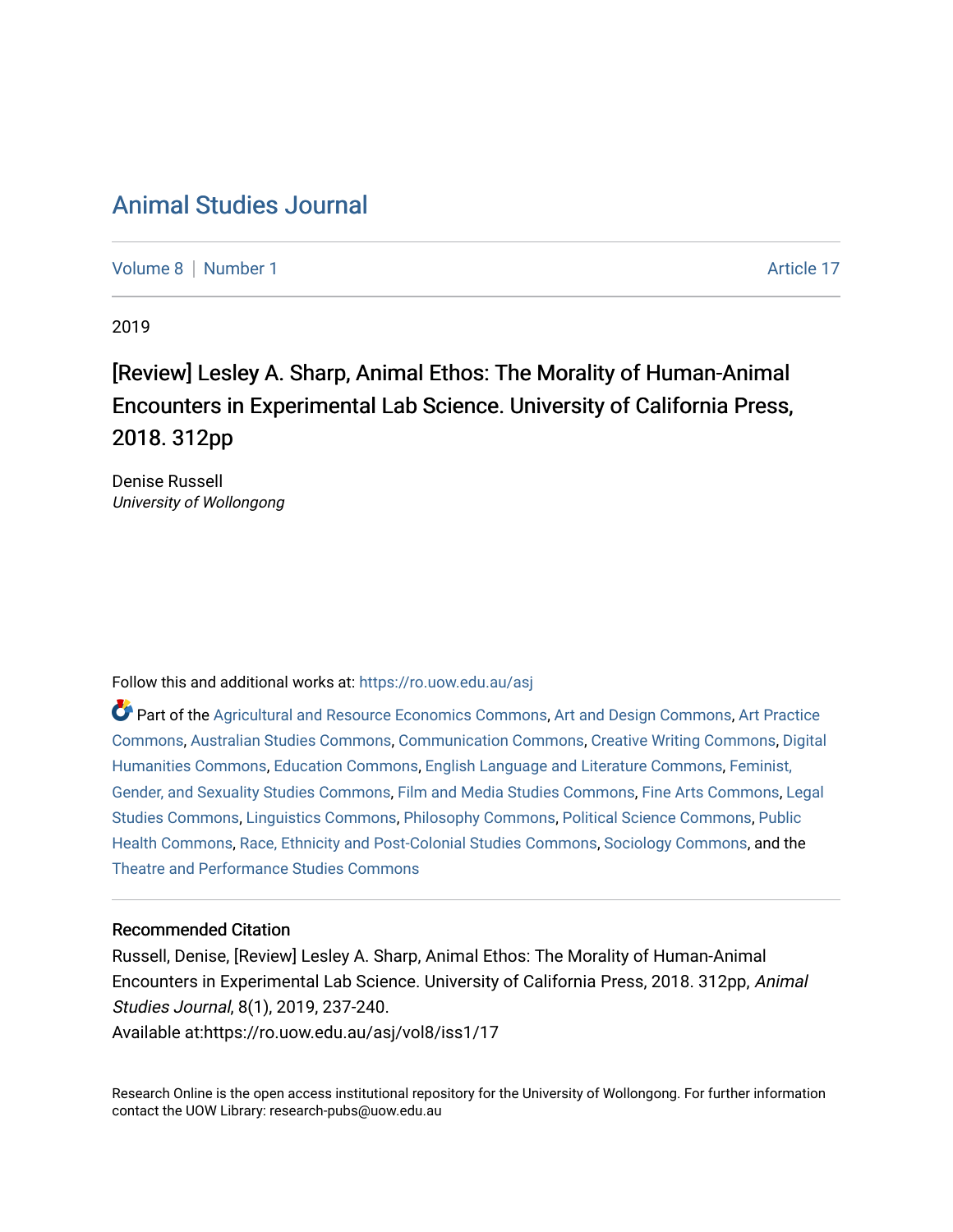### [Review] Lesley A. Sharp, Animal Ethos: The Morality of Human-Animal Encounters in Experimental Lab Science. University of California Press, 2018. 312pp

#### Abstract

Animal Ethos. What is that? This heading on its own is a puzzle. Taken together with the subheading and reading the book it seems that 'Animal Ethos' means the customary way of interacting with animals in lab settings. The sub-heading led me to believe that the book would be not just about the ethos in the sense just described but about what is right and what is wrong in the human-animal encounters in animal experiments. Lesley Sharp coming from the discipline of anthropology shies away from making such judgements with some very rare exceptions, for example, when describing the abhorrent ways that mice are sometimes killed in labs.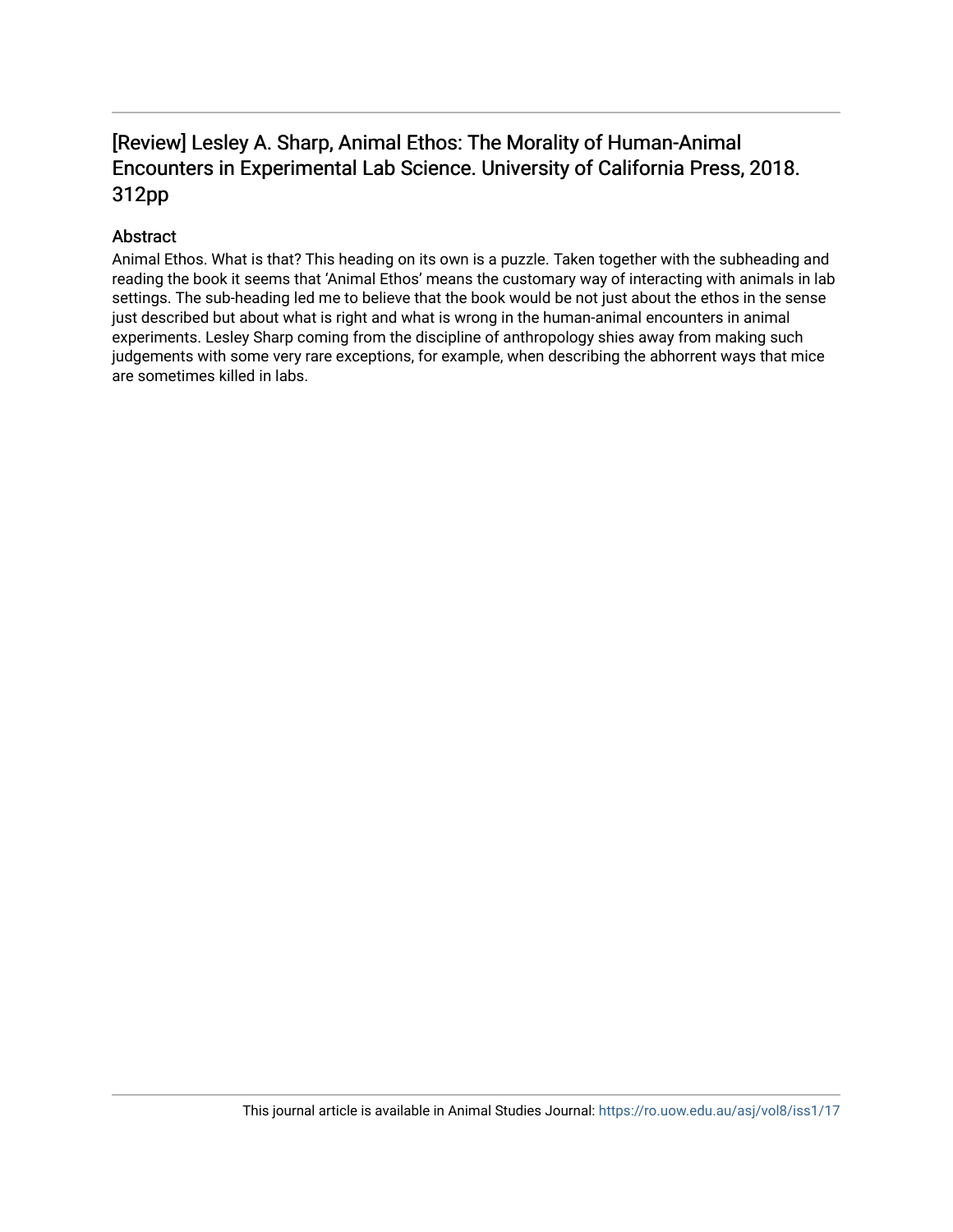# *[Review] Lesley A. Sharp, AnimalEthos:The Moralityof Human-AnimalEncounters inExperimental Lab Science. University of California Press, 2018. 312pp*

#### **Denise Russell University of Wollongong**

Animal Ethos. What is that? This heading on its own is a puzzle. Taken together with the subheading and reading the book it seems that 'Animal Ethos' means the customary way of interacting with animals in lab settings.

The sub-heading led me to believe that the book would be not just about the ethos in the sense just described but about what is right and what is wrong in the human-animal encounters in animal experiments. Lesley Sharp coming from the discipline of anthropology shies away from making such judgements with some very rare exceptions, for example, when describing the abhorrent ways that mice are sometimes killed in labs.

For the most part, morality in this book consists of the practices engaged in by lab researchers, veterinarians, and lab technicians. It is possible for the reader to form views about whether the practices are right or wrong, but Sharp usually holds back on any such judgement. I find this stand frustrating as I remain unconvinced about the value for humans of animal experimentation. No cures for human diseases have resulted from animal experimentation. Animals have been our testers, in that they trial new drugs for us so we can see if they die or develop side effects. This is not reliable as some medications useful for animals are deadly or dangerous for humans. Also, a moral argument could be made here that we are not morally justified in treating animals as testers given their sentience. Alternatives can and are being used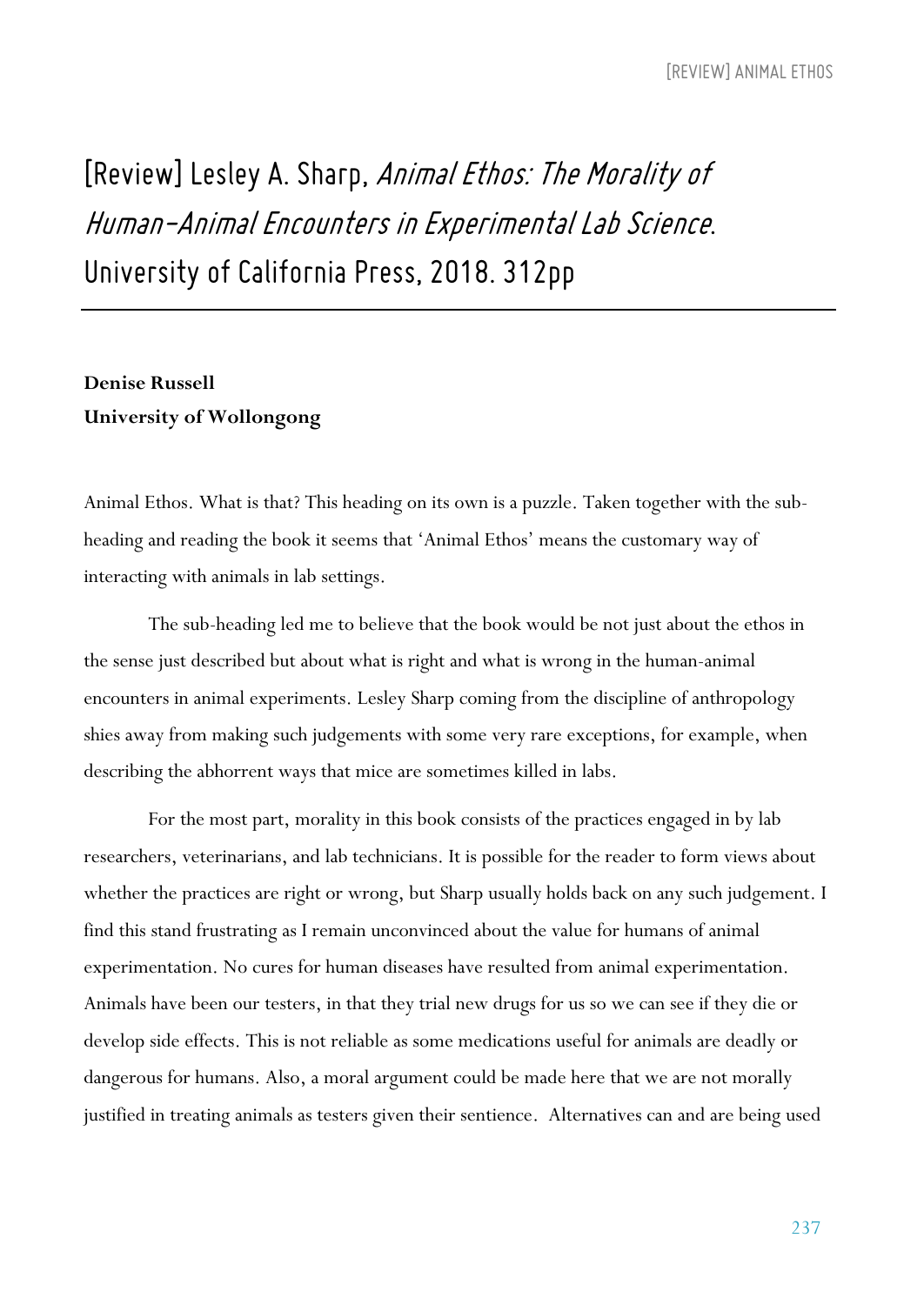to test medications. These include *in vitro* studies and computer simulation. A common trend is also to trial, in humans, the use of a drug for one disease that has proved useful for another.

Animals have been cut up and examined for studies in physiology and anatomy and used to perfect surgical techniques. Now however the alternatives just mentioned can be used. We do not need to kill or injure animals to advance in these fields. This is evidenced by the phasing out of animal experimentation in university courses in medicine and even vet science in the US, a point which could well have been included in *Animal Ethos.* However, it is unfair to criticize the book for something that it does not attempt to tackle: i.e. whether animal experimentation in 2019 can be justified. It is assumed that it can be. It is assumed that millions of animals will be involved. It is assumed 'that physical and psychic pain, and further death, are inevitable consequences for the vast majority of these experimental subjects' (228).

If we accept these parameters for the discussion of animal experimentation, then the value of the book can be seen to lie in the unmasking of the ethos. Sharp has done ethnographic studies in labs in the US and she also has some data from the UK. She concentrates on mammals and in particular mice, dogs and non-human primates, but not chimpanzees as they are now almost completely phased out of experimentation. The non-human primates are macaque and marmoset monkeys.

One of the important aspects of the book is the revelation about the clear delineation between animal researchers, veterinarians and animal technicians. The researchers secure funding for the studies and design them, hopefully complying with the 3 Rs: reduce, refine and replace. The vets do checks to make sure the welfare provisions have been met (which is odd given that the animals might have been poisoned or cut up as part of the experiments). The vets are there really to make sure that the animals don't suffer more than is necessary for the research, but they are not there to question the justification for the research. The technicians look after the animals while they are waiting to be experimented on and may be involved with killing them when the research is completed or aborted, though the researchers may have a part in this.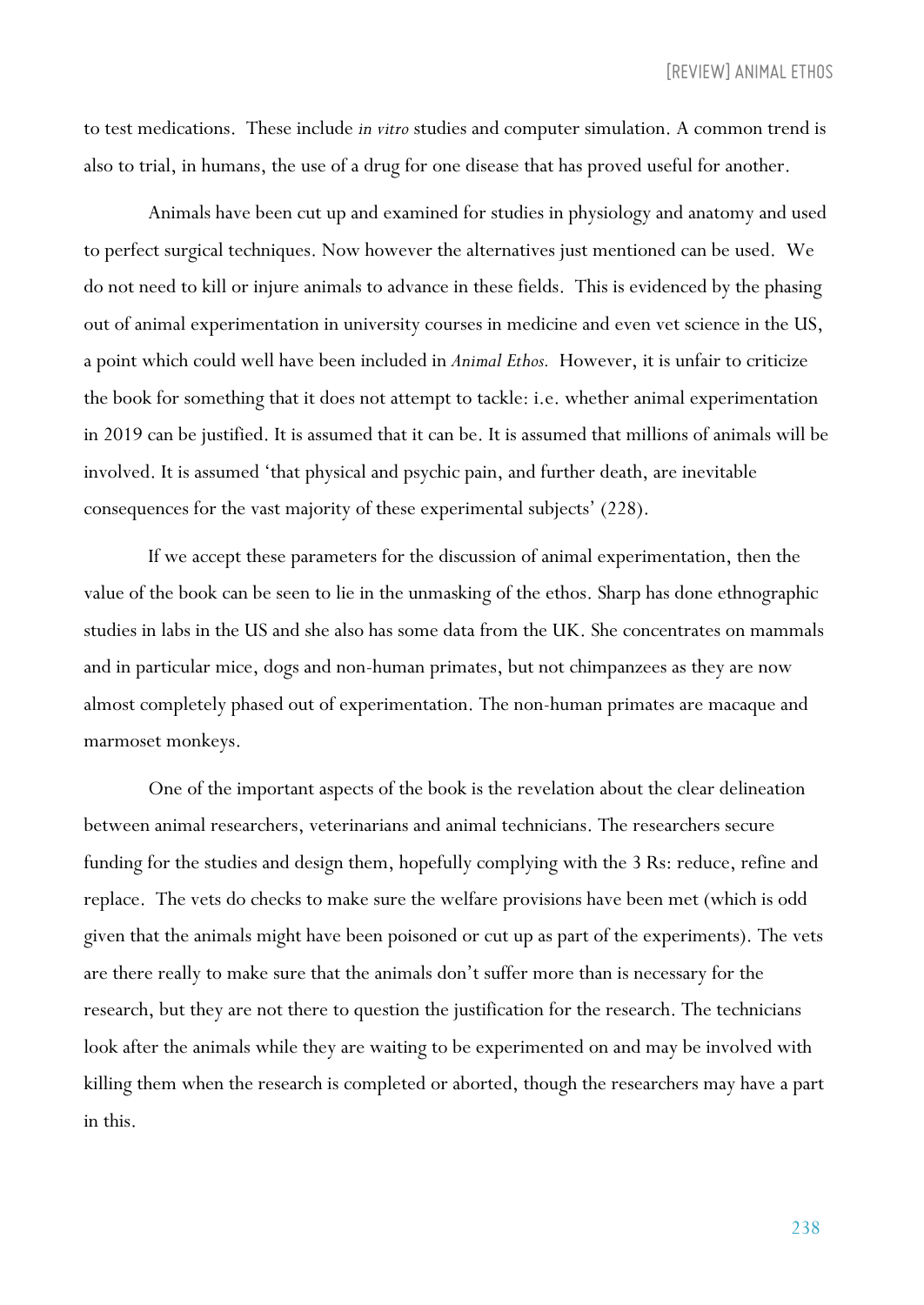Sharp notes that the technicians generally understand the needs of the animals more than the researchers who tend to remain aloof while not actually engaged in experimenting. The technicians witness the suffering of the animals more than the researchers and experience the loss of life when the animals are killed. This is given practical force in photos and memorabilia which are placed around the technicians' workplaces and sometimes in the attempt to rehouse animals that have been used in experiments.

In the institutions Sharp studied, the animal researchers displayed little remorse when their research animals were killed, either in the experiment or when they were no longer useful. Standardly the researchers might have a coffee together as a sort of 'wake' but not show signs of grieving that were much more common among technicians.

Sharp gives a good account of the language of animal experimentation which no doubt helps the humans not to care. Talk of 'suffering' or 'death' is shunned. The killing of animals is talked of as a 'sacrifice' or 'being sacked' (for short). Isn't this the ultimate insult? The poor animals are cut-up, maimed, given toxic substances and then *sacrificed.* Who is doing the sacrificing and for what reason? Sharp claims '"Sacrifice" is a powerful term that shifts the animal, at the time of death, away from its position as a subject (or object) of study to one that gives its life to science' (128). Could *anyone* believe this? Could anyone believe that animals have a choice in this matter? Humans decide that animals should die when they are no longer useful. The animal isn't sacrificed or sacrificing itself. It is simply killed and changing the language doesn't destroy that fact. An incurably sick pet dog might be taken to a vet to be killed. We might talk about that act as euthanasia to soften the language, but it would make no sense to say we are sacrificing the animal. Given that the majority of research animals used in experiments are rats and mice, hence cheap, it can't be that the researcher believes that in killing the animal he or she is destroying a valuable research tool. Talking about sacrifice I believe is just trying to disguise the objectionable practice of just throwing research animals away as if they were a rag, instead of sentient beings. Sharp points out how differently other animal deaths are treated when the animals have helped humans in warfare, in police work and in fighting fires. Their achievements are often celebrated. Sometimes monuments are erected, for example, for Laika,